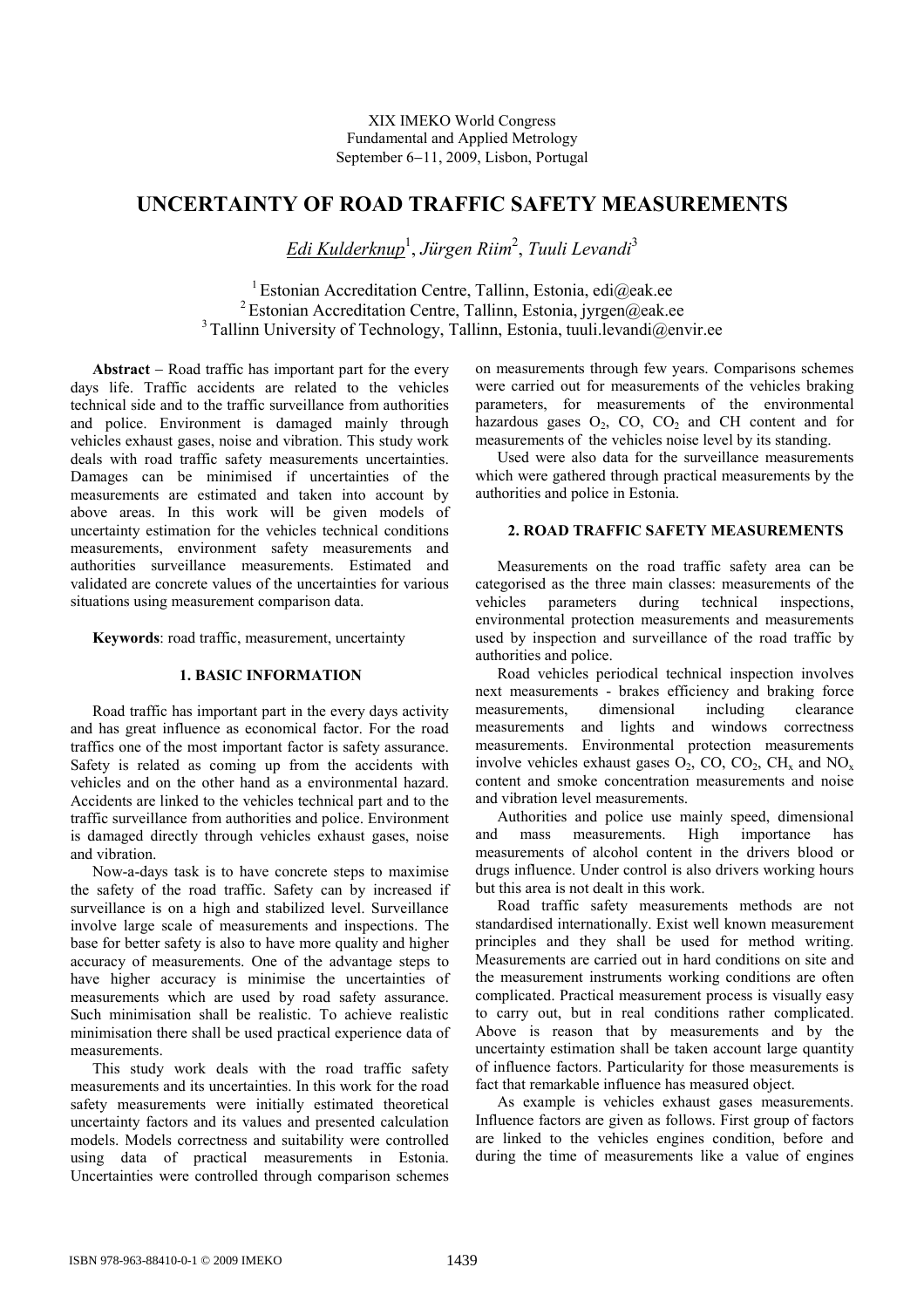temperature and speed and engines working conditions roughness directly before measurements.

Second group of moments is related to the gas analyser and its appliances conditions and environment – hoses and filters clearness and temperature and ventilation capability of rooms.

Last group is linked to the measurements person competence – how strictly and smoothly they carry out measurement actions.

An other aspect is that safety measurement shall not also harm persons who are under accusation. Legally the measurement uncertainty area is the grey zone where real measurement result may only situate. So measurements assurance shall involve internationally accepted principles like using accreditation according EN ISO IEC 17025 requirements.

### *2.1. Vehicles technical inspection measurements*

Road vehicles technical inspection is carried out regularly and inspected parameters are set up by EU directives. During technical inspection are involved next main measurements - brakes efficiency and braking force measurements, dimensional including clearance measurement, correctness of lights and transparency of window glasses. In the Table 1 are shown summarily vehicles parameters measured by periodical technical inspection. Measurements models are given and theoretical expanded uncertainty *U* was estimated in [1]. Expanded uncertainty is given taking into account measuring instruments calibration data.

Table 1. Vehicles safety parameters controlled by technical inspection and its uncertainty

| Measured       | Measurement                         | Expanded uncertainty $U$ , |
|----------------|-------------------------------------|----------------------------|
| parameter      | range                               | 95 % probability level     |
| <b>Braking</b> | $0.1 \text{ kN} \div 40 \text{ kN}$ | $10\%$ for 1 force         |
| force and      | $100 \text{ kg} \div 15 \text{ t}$  | measurement                |
| vehicles       |                                     | 10 % for force difference  |
| mass           |                                     | 3 % for mass               |
| Geometrical    | $0.5$ mm $\div$ 30 m                | $0.5\%$ from the           |
| measures       |                                     | measurement result (MR)    |
| Window         | $(5 \div 60) \%$                    | 15 % from the MR           |
| glasses        | $(60 \div 100) \%$                  | 10 $\%$ from the MR        |
| transparency   |                                     |                            |

Most complicated is braking parameters measurements which involve various influence factors as speed, smooth and stability of braking force application and vehicles braking system condition during the measurements. Braking system involve especially brakes discs and system working conditions like temperature and dryness and the tires clearness. Next group of influence factors is related to the roller bench and the weighing instrument conditions – roughness and dryness of the rollers surface and vehicles exact localization on the rollers.

#### *2.2 Environment protection measurements*

Road vehicles parameters which are related to the environment protection, involve for the gasoline engines, exhaust gases  $O_2$ ,  $CO_2$ ,  $CO_2$ ,  $CH_x$  and  $NO_x$  content measurements and for the diesel engines smoke concentration measurements.

Separate area is vehicles noise level and vibration measurements. Both areas are measured directly by measuring devices. The noise level and vibration measurement methods are standardized.

In the Table 2 are shown summarily vehicles parameters values linked to the environment protection.

Measurements models are given and expanded uncertainty *U* was estimated in [2], excluding noise level measurement. Expanded uncertainty is given taking into account measuring instruments calibration data.

| Table 2. Vehicles parameters in environmental protection area |
|---------------------------------------------------------------|
| and its uncertainties                                         |
|                                                               |

| Parameter      |      | Measurement                    | Expanded uncertainty $U$ ,           |  |  |  |
|----------------|------|--------------------------------|--------------------------------------|--|--|--|
|                |      | range                          | 95 % probability level               |  |  |  |
| Exhaust        |      | CO content                     | 0,1 vol% or 10 % from the            |  |  |  |
| gases          |      | $(0.03 \div 10)$ vol %         | measurement result (MR)              |  |  |  |
|                |      | $CO2$ content                  | 1,0 vol $\%$ or 10 $\%$ from         |  |  |  |
|                |      | $(0.5 \div 18)$ vol %          | MR                                   |  |  |  |
|                |      | CH content                     | 12 vol ppm or 10 $\%$ from           |  |  |  |
|                |      | $(5\div 9999)$ vol ppm         | MR                                   |  |  |  |
|                |      | $O2$ content                   | 0.3 vol $\%$ or 10 $\%$ from         |  |  |  |
|                |      | $(0,1 \div 22)$ vol %          | МR                                   |  |  |  |
|                |      | $\lambda$ -number (0,8 ÷       | 0,3 % from calculated                |  |  |  |
|                | 1,2) |                                | value                                |  |  |  |
| Diesel engines |      | $(0,5 \div 5)$ m <sup>-1</sup> | $0.5 \text{ m}^{-1}$ or 10 % from MR |  |  |  |
| gases smoke    |      |                                |                                      |  |  |  |
| Non-moving     |      | $(30\div 130)$ dB              | 3 % from MR                          |  |  |  |
| vehicles noise |      |                                |                                      |  |  |  |
| level          |      |                                |                                      |  |  |  |

By those measurements is important to have influence factors on required level. Influence factors list is given in art 2 of this work.

Noise level is measured directly by sound level meter, but shall be assured absent of external noises.

#### *2.3 Road traffic surveillance measurements*

By traffics surveillance authorities are used mainly speed, dimensional and mass measurements of the road vehicles and drivers conditions measurements.

Drivers conditions measurements involves alcohol content in blood, drugs influence and working hours quantity. In the Table 3 are shown summarily surveillance measurements values and its theoretical uncertainties.

Table 3. Road traffic surveillance measurements with measurement range and uncertainty

| Parameter       | Measurement                        | Expanded uncertainty $U$ , |  |  |
|-----------------|------------------------------------|----------------------------|--|--|
|                 | range                              | 95 % probability level     |  |  |
| Vehicles speed  | $(30 \div 200)$                    | 3 km/h or 3 % from the     |  |  |
|                 | km/h                               | measurement result         |  |  |
| Vehicles mass   | $100 \text{ kg} \div 15 \text{ t}$ | 3 % from the measurement   |  |  |
|                 |                                    | result                     |  |  |
| Geometrical     | $0.5 \text{ mm} \div 30$           | 3 % from the measurement   |  |  |
| measures        | m                                  | result                     |  |  |
| Alcohol content | $(0,050 \div 3,00)$                | Various                    |  |  |
| in blood        | mg/L                               |                            |  |  |

Values are measured directly using specific well recognised measuring instruments. Problem is lack of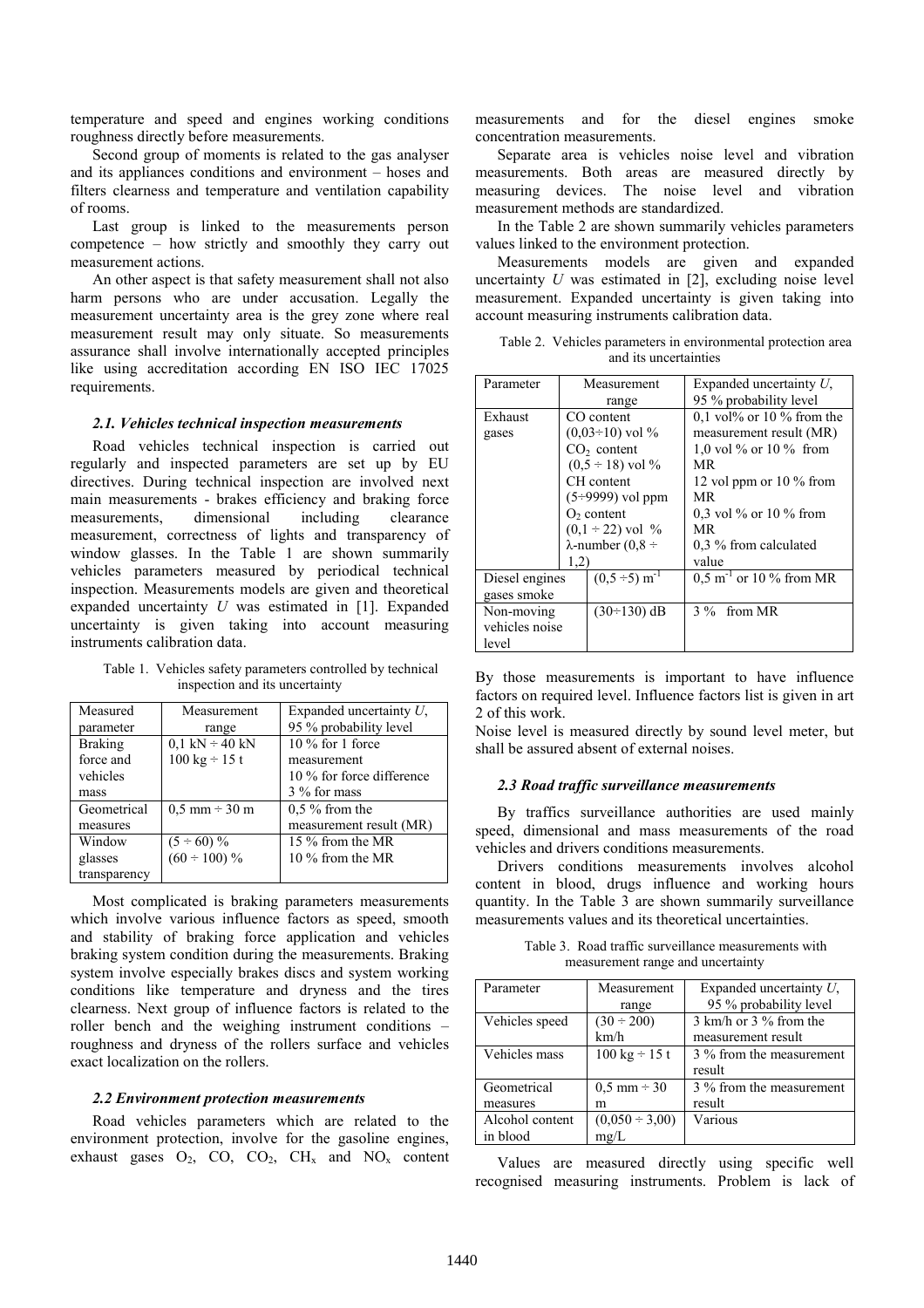standardised measurement methods, especially for the speed and the alcohol content measurements. Special value has alcohol content measurements metrological assurance [3].

# **3. UNCERTAINTY OF ROAD TRAFFIC SAFETY MEASUREMENTS**

For this study work were used GUM principles for the estimation of the uncertainty components. Components estimation was carried out using concrete measuring equipment data, methods and specific conditions.

For those measurement is particularity, that great number of the influence factors exist. Reason for this is, the measurements are carried out mainly in the field conditions and measurement object has essential influence. Some of influence factors can give exaggerated uncertainty if were not correctly analysed and taken into account. Summary quantity of the influence factors which have importance can reach up to  $6 - 8$  for one type of measurement.

By road vehicles technical inspection measurements have importance next influence factors:

- measuring instruments calibration uncertainty;

- temperature and cleanness of the working environment;

- testing persons competence to carry out on a similar way procedures;

- a speed and stability of braking force application;

- the vehicles braking system and brakes discs working conditions;

- the tires clearness;

- brake tester rollers surface roughness and dryness;

- weighing bridges stability;

- vehicles wheels place variation on rollers and on load receptors.

Theoretically the measurement uncertainty should be 3 up to 5 times more than measuring device uncertainty. Taking into account that the braking measurements procedure is complicated can be assumed that expanded uncertainty for one measurement (force or mass measurement) can be on the level (1 up to 3) % from the measuring instrument indication.

For the vehicles environment protection measurements importance have next influence factors:

- measuring instruments calibration uncertainty;

- idle speed and working stability of engine;

- vehicles exhaust gases systems working conditions;

- gas inlet hose correct length and unbrokeness;

- gas inlet hose cleanness from the previous measurements;

- nearby environment purity from exhaust gases;

- temperature and general cleanness;

- testing persons competence to carry out on a similar way procedures.

Can be assumed that expanded uncertainty for one measurement should be on the level up to 10 % from the measuring instrument indication taking into account measuring instrument calibration data.

For the traffic surveillance measurements have importance next influence factors:

- measuring instruments calibration uncertainty;

- environment conditions;

- measured object particularities;

- measurement persons competence to carry out on a similar way procedures.

Each of above influence factors give uncertainty component *u*i.

Combined uncertainty *u* is found by equation:

$$
u = \sqrt{\sum \xi^2 u_i^2} \tag{1}
$$

where  $\xi$  is sensitivity coefficient.

General problems is how to estimate right sensitivity coefficients  $\xi$  for the uncertainties components. There is not direct calculation equations.

# **4. PRACTICAL COMPARISONS TO CONFIRM UNCERTAINTY COMPONENTS VALUES**

Rightness of the theoretical results can be controlled properly through practical measurements comparisons. For proficiency scheme shall be used ISO Guide 43 principles to assure the comparison results. Required are competent organizer of scheme, stabile object for measurements and determined measurement conditions. The road vehicles inspection stations are suitable participants for the road vehicles parameters measurement comparison scheme.

Taking into account above in Estonian were organised comparison schemes for vehicles inspection stations for the next parameters:

- braking force, braking efficiency and vehicles mass;

- exhaust gases CO,  $CO_2$ , CH and  $O_2$  content and  $\lambda$ -number;

- non-moving vehicles noise level.

Braking parameters measurements comparison scheme involve 45 inspection stations. More exact data were given in [1]. Braking parameters measurement comparison summary results are given in Table 4. Measurement objects were 4 road vehicles and those parameters stability was estimated analysing results of participants. Big quantity of measurements allows use statistical calculation of results.

Table 4 Braking parameters measurement comparison summary results

|                                                   |      |               |    | Force difference, $F$ |               | Mass |    | Efficiency, $E_B$ |      |
|---------------------------------------------------|------|---------------|----|-----------------------|---------------|------|----|-------------------|------|
| Vehicles                                          |      | Front         |    | Rear                  | Par-          | M    |    | Sum-              | Par- |
| Nο                                                | axle |               |    | axle                  | king          |      |    | mary              | king |
|                                                   |      | $\frac{0}{0}$ |    | $\%$                  | $\frac{0}{0}$ | kg   |    | $\frac{0}{0}$     | $\%$ |
| Estimated deviation on probability level $P=95\%$ |      |               |    |                       |               |      |    |                   |      |
|                                                   |      |               |    |                       | 16            | 120  | 8  |                   | 6    |
| $\mathcal{D}$                                     | 10   |               | 17 |                       | 25            | 80   | 11 |                   | 12   |
| $\mathbf{3}$                                      | 14   |               | 18 |                       | 42            | 170  | 10 |                   | 8    |
|                                                   | 12   |               | 12 |                       | 16            | 125  | 14 |                   | 6    |
| Realistic                                         |      | 12.           |    | 17                    | 25            | 130  | 13 |                   | 10   |
| average for 4                                     |      |               |    |                       |               |      |    |                   |      |
| vehicles                                          |      |               |    |                       |               |      |    |                   |      |
| Theoretical                                       |      | 10            |    | 10                    | 10            | 75   | 15 |                   | 10   |

Force difference  $F$  is presented as relative percentage from measurement result of forces influenced on wheels of the same axle. Results in the Table 4 show that theoretical uncertainty estimation is a bit better than practical measurements gave. Above means that the measurement uncertainty is better to estimate  $(5\div 6)$  times bigger than the measuring device uncertainty, especially in the case of force difference measurements.